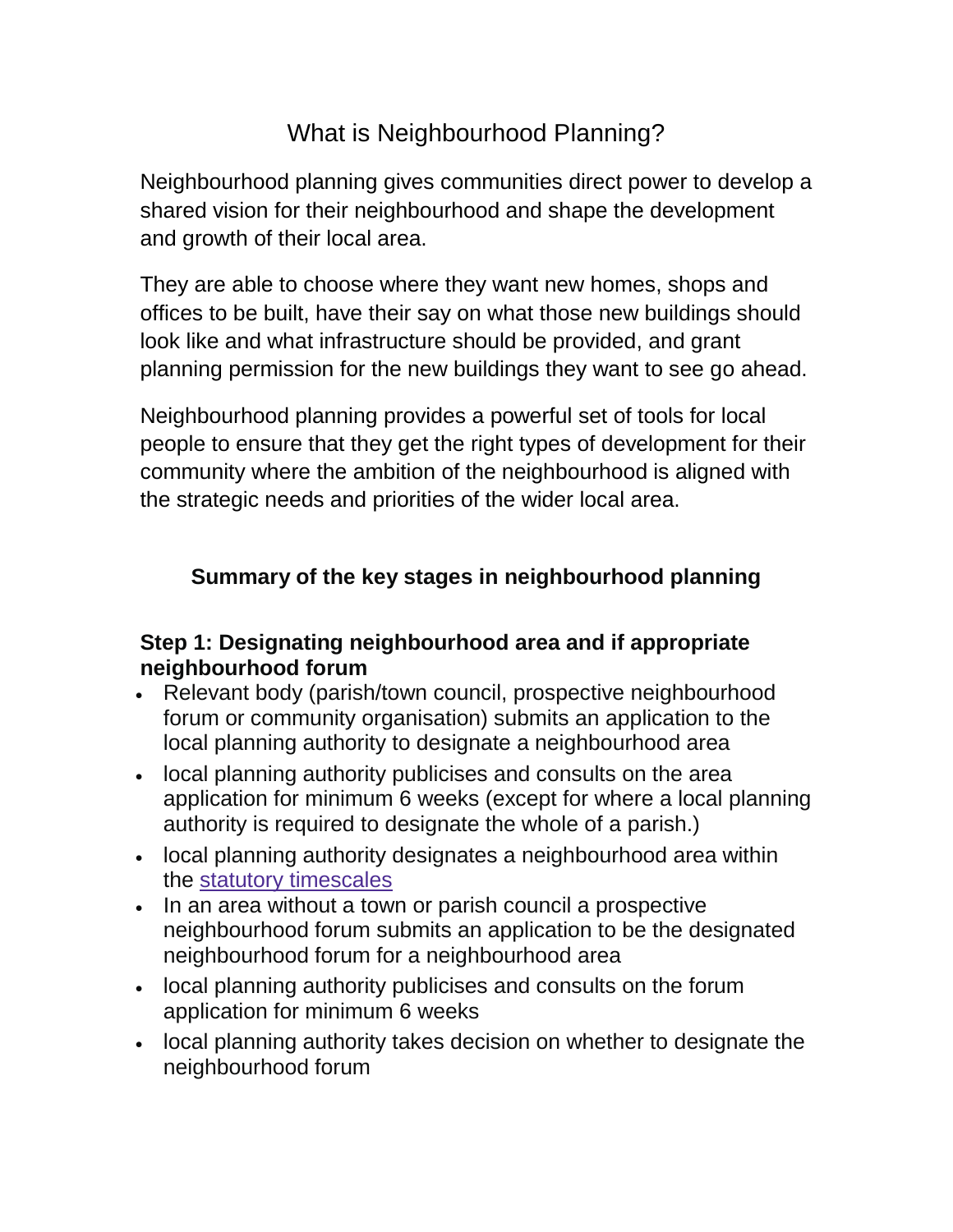## **Step 2: Preparing a draft neighbourhood plan or Order**

Qualifying body develops proposals (advised or assisted by the local planning authority)

- gather baseline information and evidence
- engage and consult those living and working in the neighbourhood area and those with an interest in or affected by the proposals (eg service providers)
- talk to land owners and the development industry
- identify and assess options
- determine whether a plan or an Order is likely to have significant environmental effect
- start to prepare proposals documents eg basic conditions statement

## **Step 3: Pre-submission publicity and consultation**

The qualifying body:

- publicises the draft plan or Order and invites representations
- consults the consultation bodies as appropriate
- sends a copy of the draft plan or Order to the local planning authority
- where European Obligations apply, complies with relevant publicity and consultation requirements
- considers consultation responses and amends plan/Order if appropriate
- prepares consultation statement and other proposal documents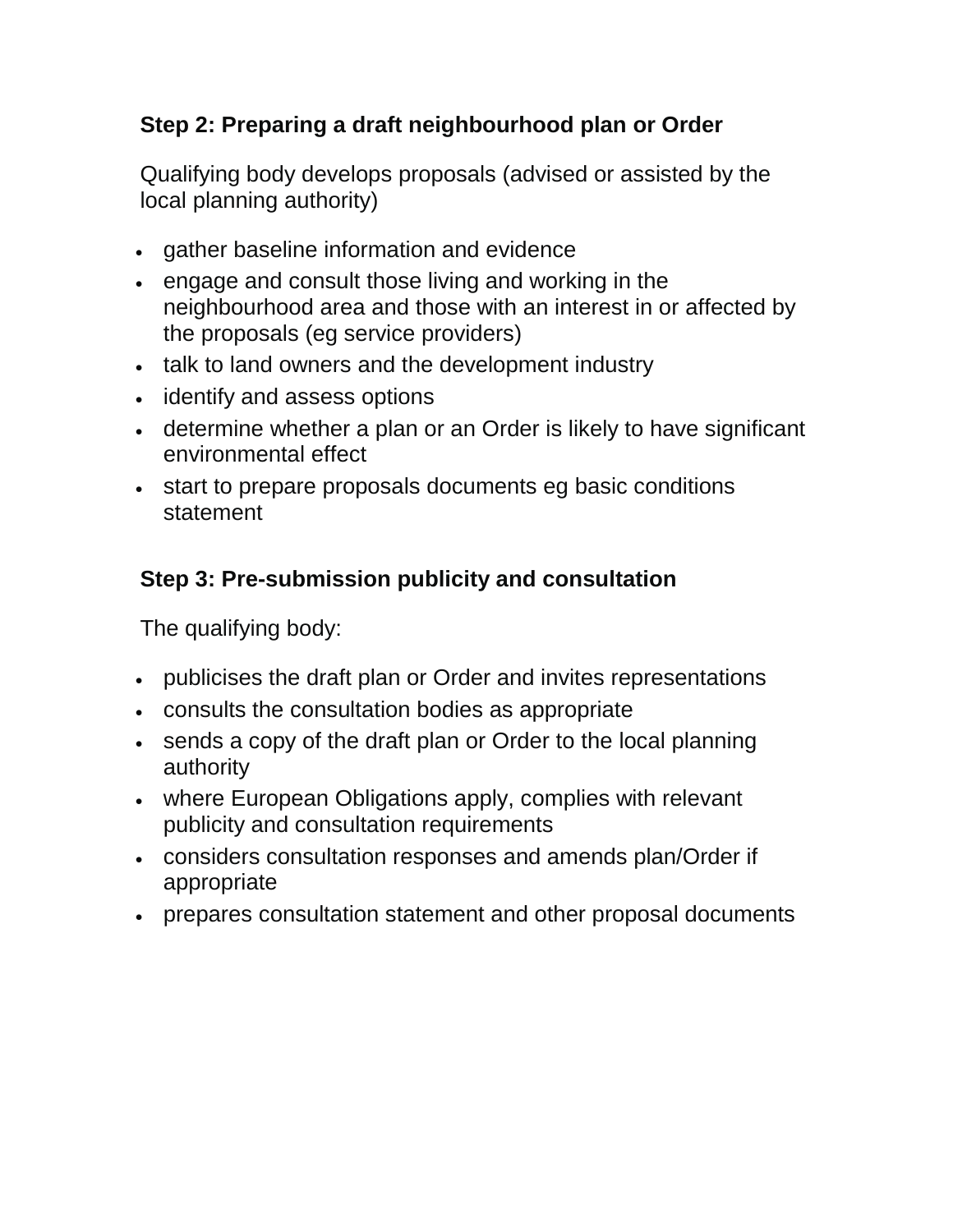### **Step 4: Submission of a neighbourhood plan or Order proposal to the local planning authority**

- Qualifying body submits the plan or Order proposal to the local planning authority
- Local planning authority checks that submitted proposal complies with all relevant legislation
- If the local planning authority finds that the plan or order meets the legal requirements it:
	- publicises the proposal for minimum 6 weeks and invites representations
	- notifies consultation bodies referred to in the consultation statement
	- appoints an independent examiner (with the agreement of the qualifying body)

## **Step 5: Independent Examination**

- local planning authority sends plan/Order proposal and representation to the independent examiner
- independent examiner undertakes examination
- independent examiner issues a report to the local planning authority and qualifying body
- local planning authority publishes report
- local planning authority considers report and reaches own view (except in respect of community right to build orders and proposals for modifications of neighbourhood plans where the modifications do not change the nature of the plan, where the report is binding)
- local planning authority takes the decision on whether to send the plan/Order to referendum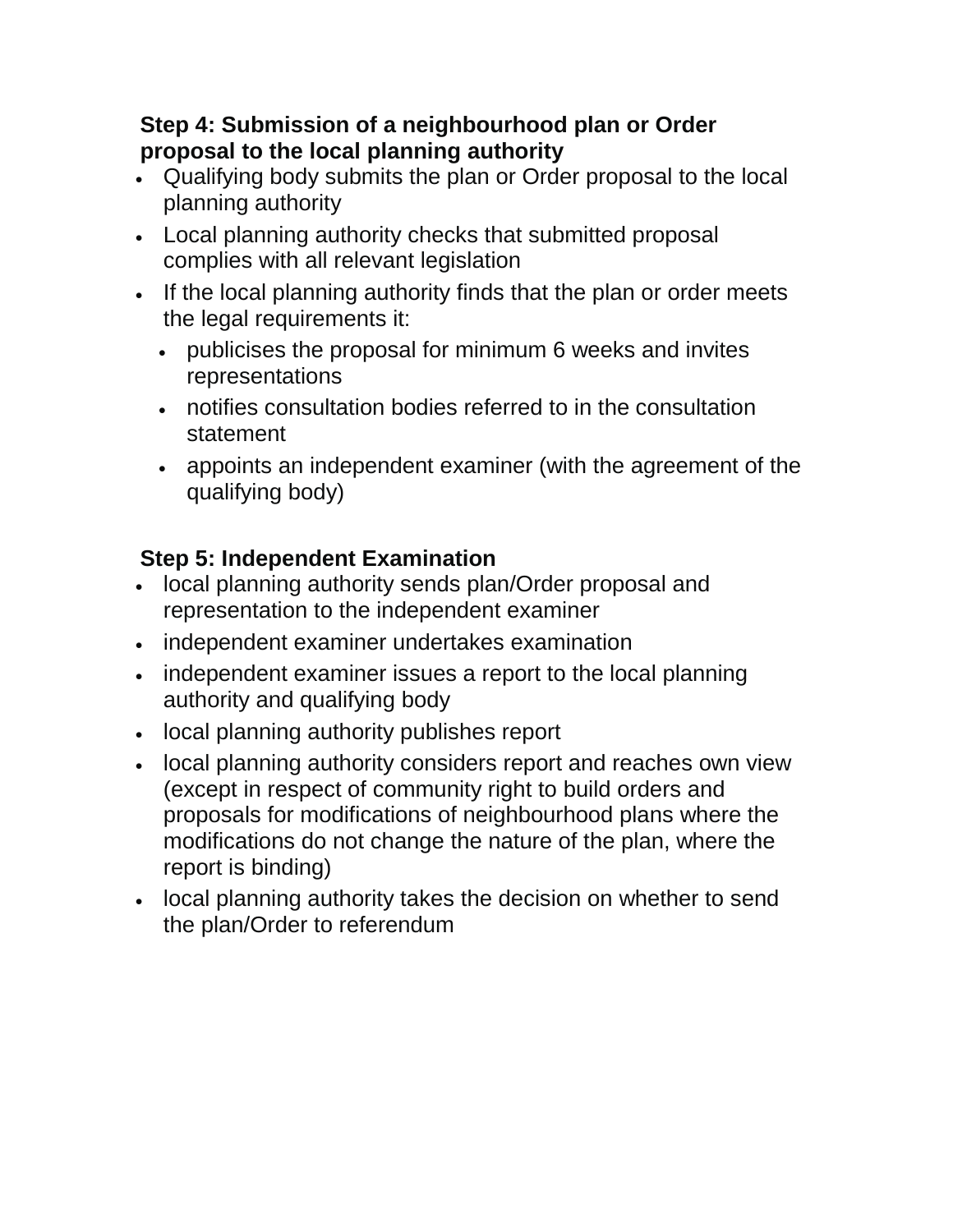## **Steps 6 and 7: Referendum and bringing the neighbourhood plan or Order into force**

- relevant council publishes information statement
- relevant council publishes notice of referendum/s
- polling takes place (in a business area an additional referendum is held)
- results declared
- should more than half of those voting vote in favour of the neighbourhood plan, the plan comes into force as part of the statutory development plan for the area
- should more than half of those voting vote in favour of the Order, the Order only has legal effect once it is made by the local planning authority
- there are narrow circumstances where the local planning authority is not required to make the neighbourhood plan or Order. These are where it considers that the making of the neighbourhood plan or Order would breach, or otherwise be incompatible with, any EU or human rights obligations (see section 61E(8) of the Town and Country [Planning](about:blank) Act 1990 Act as [amended\)](about:blank).
- in respect of proposals for modifications of neighbourhood plans where the modifications do not change the nature of the plan and meet the basic conditions, a referendum is not required. The local planning authority is required to make the modified neighbourhood plan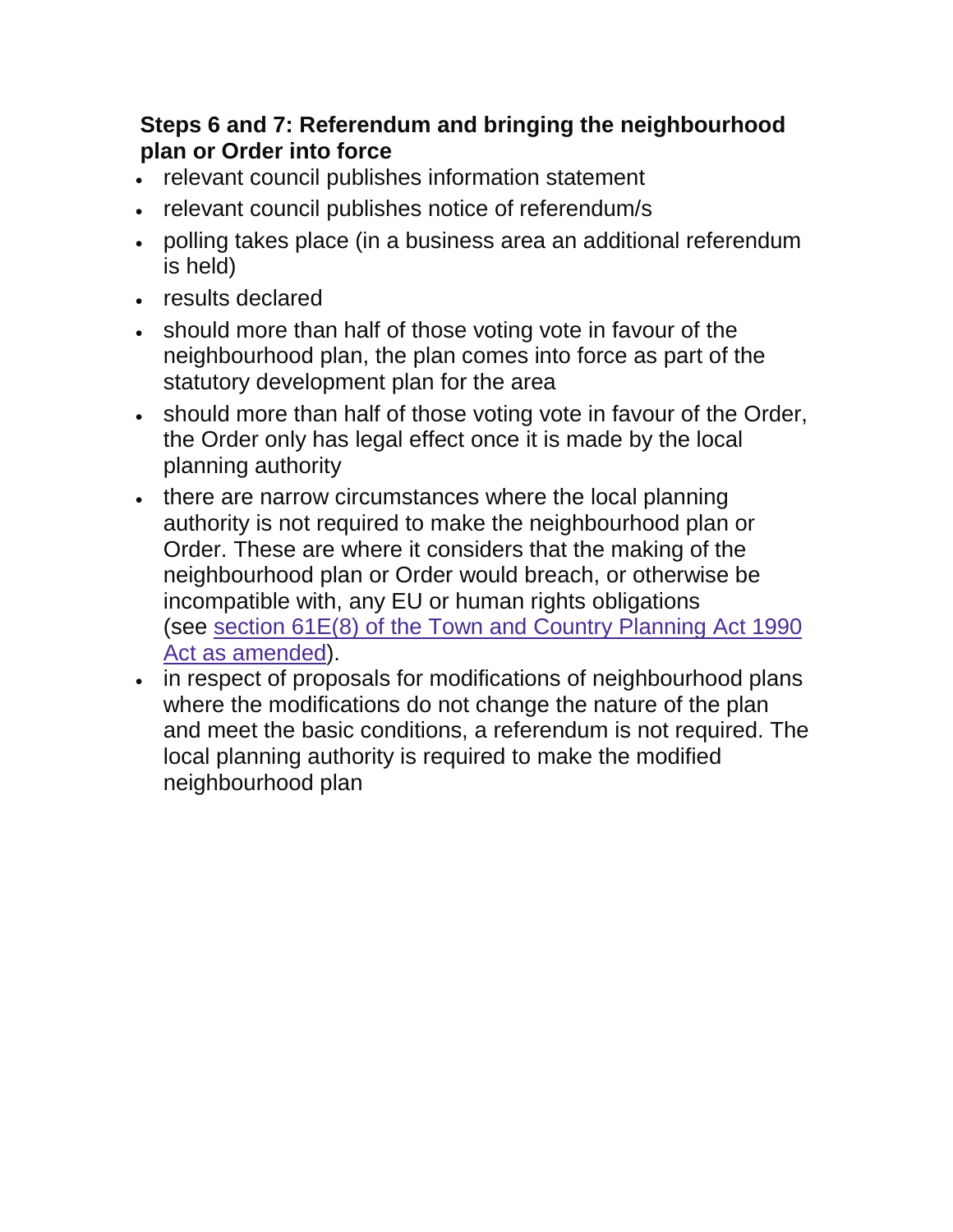#### **WHERE WE ARE NOW**

#### **Step 2: Preparing a draft neighbourhood plan or Order**

NEIGHBOURHOOD PLANNING COMMITTEE develops proposals (advised or assisted by the local planning authority)

- gather baseline information and evidence
- engage and consult those living and working in the neighbourhood area and those with an interest in or affected by the proposals (eg service providers)
- talk to land owners and the development industry
- identify and assess options
- determine whether a plan or an Order is likely to have significant environmental effect
- start to prepare proposals documents eg basic conditions statement.

List of research and evidence based information required:

- 1. Brief History of village.
- 2. Population Census.
- 3. Character, style and demographics of village local Industries.
- 4. List of Contacts available in the local council, County council and other relevant authorities.
- 5. Conclusions of village survey with wish list of local needs identified for further investigation.
- 6. List of all local businesses in the area and contact details.
- 7. List of Social amenities Schools, Doctors Surgeries etc.
- 8. List of all utilities and services in the area and contact details.
- 9. List off community groups and contact details.
- 10.Residents Leisure survey.
- 11.Land survey and SHLAA List
- 12.Sustainability of N.P.